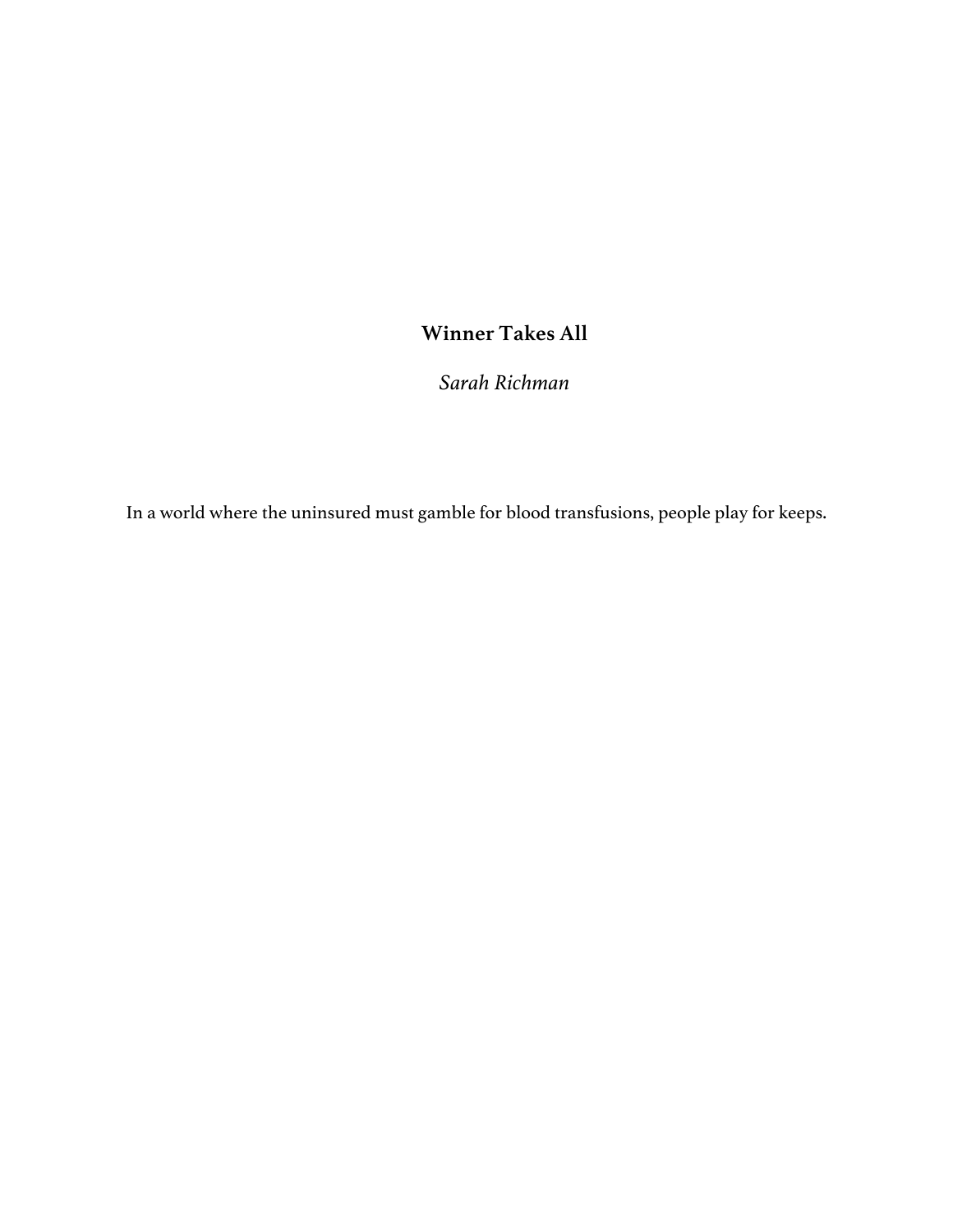The blood bank teller slides a one-pint withdrawal ticket to the woman on the other side of the glass. "Room 44, down the hall and to the left." The woman nods. Her slashed cheek drips a red line down her face and onto the counter.

An orderly in black scrubs hurries over and wipes the laminate clean.

"Next."

A fat man limps to the counter. Smiles at the teller like he doesn't know how bad his teeth are. He has blue eyes, bluer circles beneath them, and brown hair to match the stubble.

"Deposit or withdrawal?"

"Withdrawal. Two pints."

"Insurance?"

"None."

The ticket slides through the slot. "Room 44, same as her."

The fat man follows the slashed woman down the hall.

She hears his footsteps and turns. "You too? No insurance?"

The fat man shakes his head. His leg oozes.

"Nasty system, if you ask me," says the slashed woman, unasked. "I just need one pint. What do you think happens? If we lose, I mean."

The fat man says nothing.

They slouch into Room 44, squinting and blinking against the neon. Room 44 smells like strawberries. Strawberry perfume. The cheap fake sweetness of it mixes with whatever the cleaners tried to use to cover the stale stink of iron; iron and piss and fear.

"Sit," says the dealer.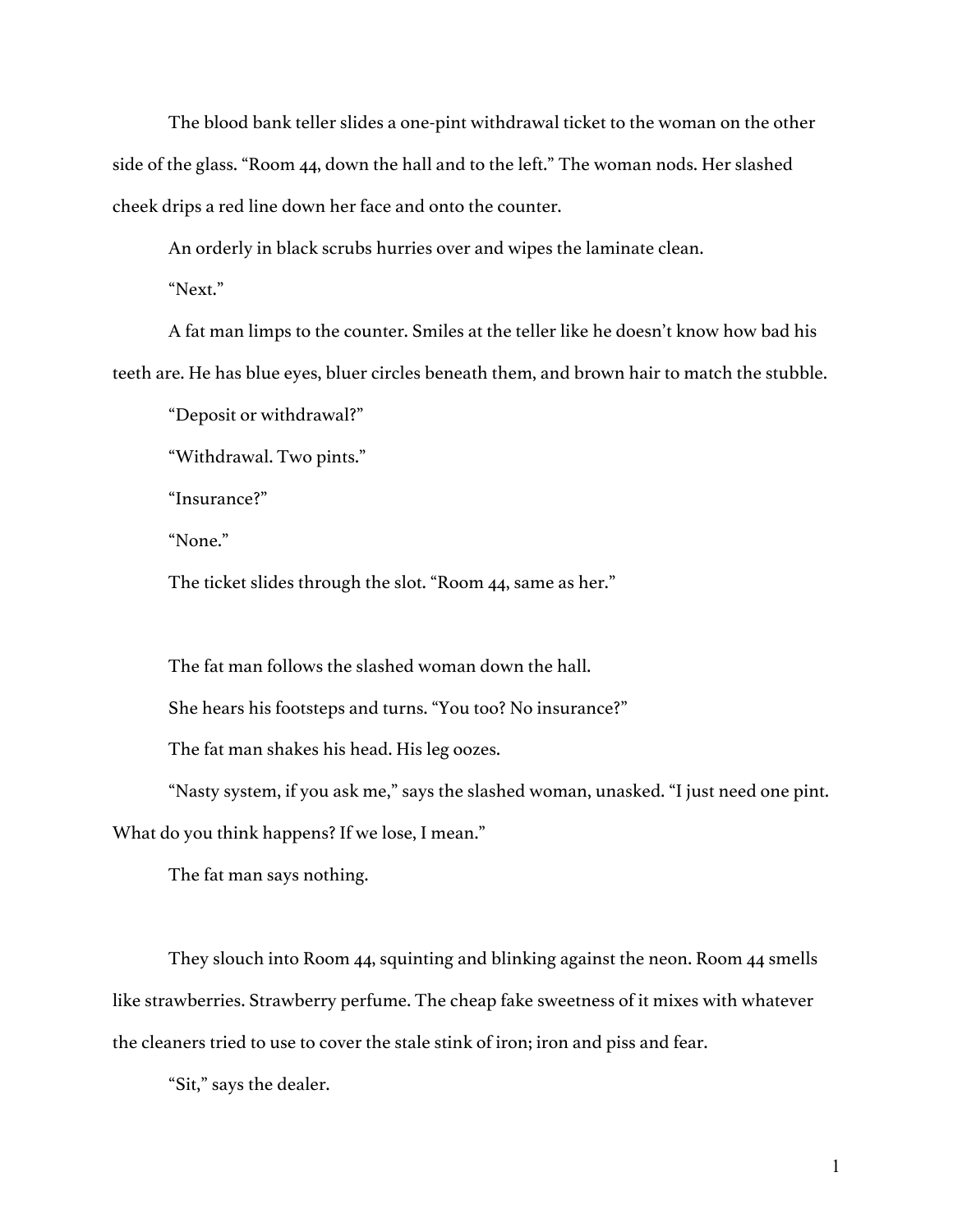They sit. They sink into the seats around the table, holding their parts that ache and drip onto the linoleum. An orderly in black scrubs takes away the chair to the fat man's right to make room for the burned man. He rolls the bed up to the table and steps back into the corner.

"Make your bets."

"Four pints", says the old man with the oxygen tank. He pushes four poker chips into the center.

"One pint"*,* says the slashed woman. One chip.

"Two pints", says the kid holding her ribs. Two chips.

"Six pints", whispers the burned man. He struggles to push his six chips.

The dealer turns to the fat man.

"Two pints." He pushes the chips forward.

The burned man is the first to go. No surprise there. Playing with his eyes half closed, bandages wet under his burned eyelids. The orderly rolls him away.

"Hit," wheezes the old man.

The dealer smacks the card down. A seven. Safe.

"Hit," says the slashed woman. Her upper lip is sweating.

A three. Safe.

"Hit," says the kid.

The dealer flicks over the card. A ten.

The kid counts her stack. Eighteen. She turns pale. She's safe, but close. Too close.

"It's alright, honey," the slashed woman says. "You're alright."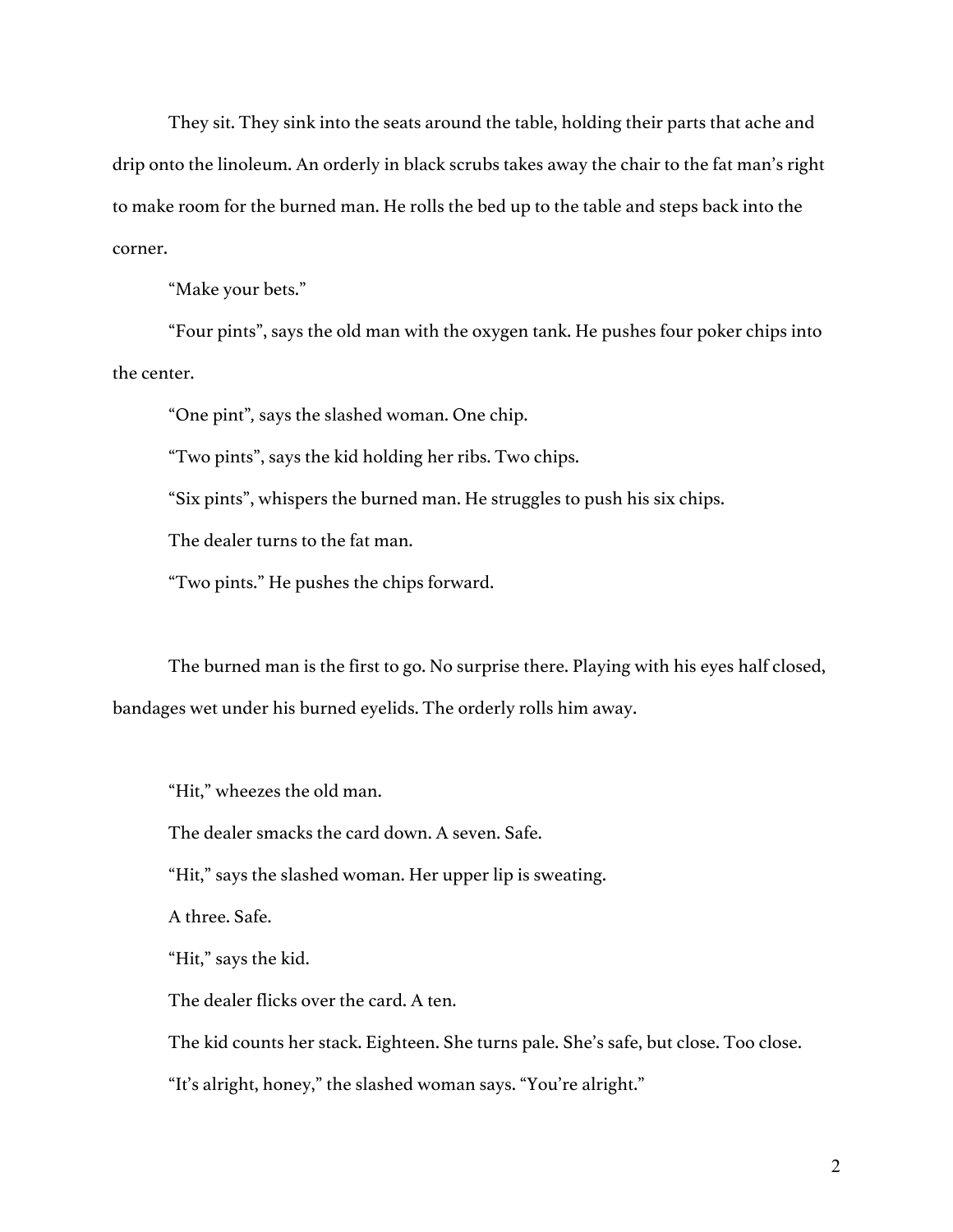"Shut up," snaps the kid.

The dealer turns to the fat man.

"Hold."

The dealer stares down at him.

"I hold," repeats the fat man.

"Your turn," the dealer tells the old man.

"Fine. A hit." His face turns red when he sees the nine. "That would have been yours,

Fatty."

"But it's not," replies the fat man.

"Um, hit," murmurs the slashed woman.

The dealer turns over her card. An ace. She nods to the orderly.

"Oh no. *No.*"

The orderly pulls her from the chair.

*"Please, no. I'll get insurance. I can pay. I can pay it! Please!"*

The orderly drags her, kicking limply, out of the room.

The kid looks down. "Hit," she says to the felt tabletop.

A two. Safe.

"Hold," says the fat man.

"What are you playing at?" demands the old man in a hoarse voice.

"The same thing you are," says the fat man.

The old man draws himself as tall as he can, tube and all.

"Hit."

The dealer turns the card, her face unchanging as the eight flips into view.